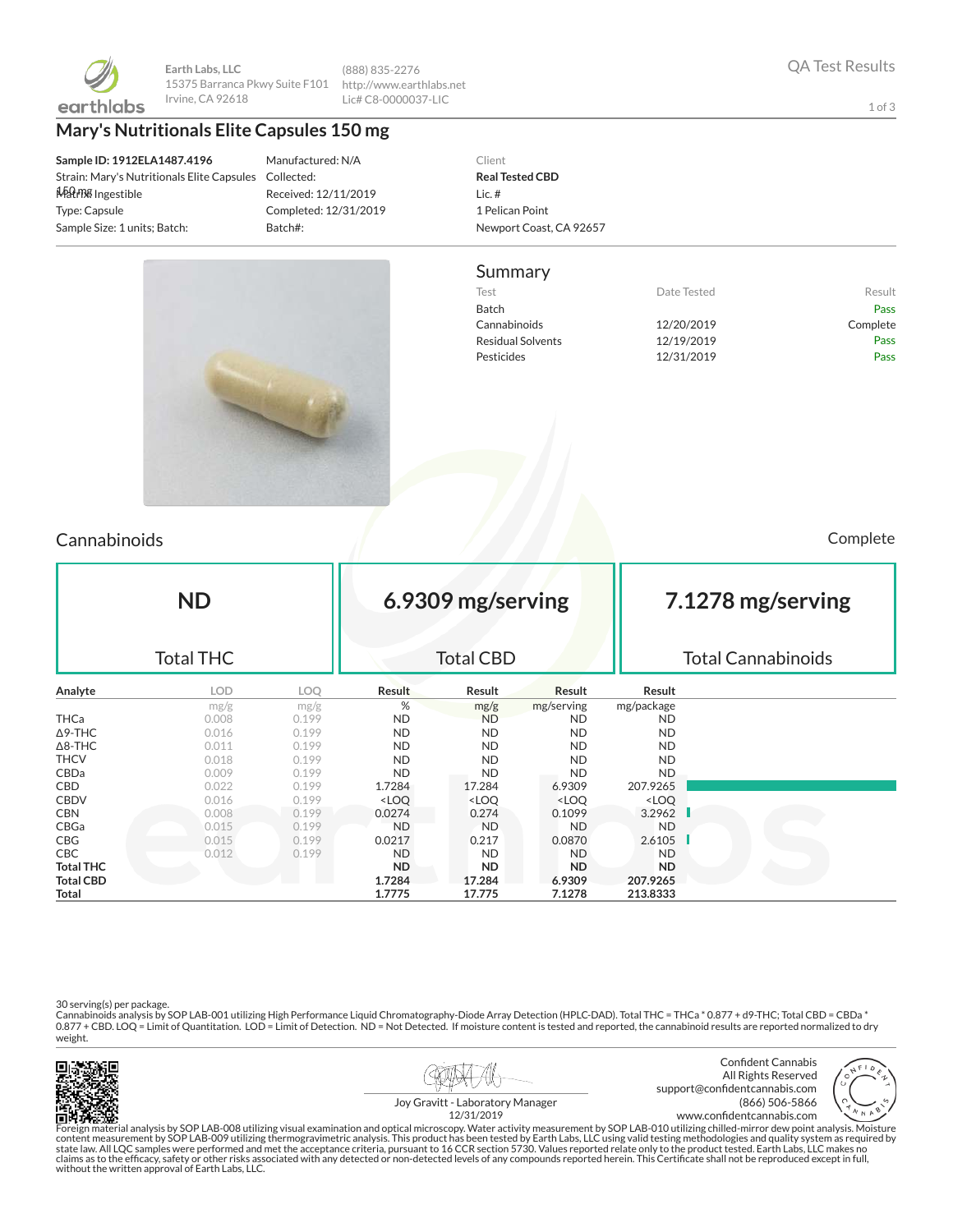

**Earth Labs, LLC** 15375 Barranca Pkwy Suite F101 http://www.earthlabs.net Irvine, CA 92618

(888) 835-2276 Lic# C8-0000037-LIC

# **Mary's Nutritionals Elite Capsules 150 mg**

| Sample ID: 1912ELA1487.4196                           | Manufactured: N/A     | Client                  |
|-------------------------------------------------------|-----------------------|-------------------------|
| Strain: Mary's Nutritionals Elite Capsules Collected: |                       | <b>Real Tested CBD</b>  |
| Matrix Ingestible                                     | Received: 12/11/2019  | Lic. $#$                |
| Type: Capsule                                         | Completed: 12/31/2019 | 1 Pelican Point         |
| Sample Size: 1 units: Batch:                          | Batch#:               | Newport Coast, CA 92657 |

### Residual Pesticides Pass and the extensive part of the extensive part of the extensive pass and the extensive pass

| Analyte             | <b>LOD</b> | <b>LOO</b> | Limit          | <b>Result</b> | <b>Status</b> | Analyte                 | LOD       | <b>LOO</b> | Limit          | <b>Result</b> | <b>Status</b> |
|---------------------|------------|------------|----------------|---------------|---------------|-------------------------|-----------|------------|----------------|---------------|---------------|
|                     | $\mu$ g/g  | $\mu$ g/g  | $\mu$ g/g      | $\mu$ g/g     |               |                         | $\mu$ g/g | $\mu$ g/g  | $\mu$ g/g      | $\mu$ g/g     |               |
| Abamectin           | 0.022      | 0.066      | 0.3            | <b>ND</b>     | Pass          | Fludioxonil             | 0.015     | 0.046      | 30             | <b>ND</b>     | Pass          |
| Acephate            | 0.004      | 0.012      | 5              | <b>ND</b>     | Pass          | Hexythiazox             | 0.007     | 0.021      | $\overline{2}$ | <b>ND</b>     | Pass          |
| Acequinocyl         | 0.015      | 0.044      | 4              | <b>ND</b>     | Pass          | Imazalil                | 0.029     | 0.086      | 0.029          | <b>ND</b>     | Pass          |
| Acetamiprid         | 0.005      | 0.015      | 5              | <b>ND</b>     | Pass          | Imidacloprid            | 0.008     | 0.024      | 3              | <b>ND</b>     | Pass          |
| Aldicarb            | 0.025      | 0.074      | 0.025          | <b>ND</b>     | Pass          | <b>Kresoxim Methyl</b>  | 0.025     | 0.074      | 1              | <b>ND</b>     | Pass          |
| Azoxystrobin        | 0.009      | 0.028      | 40             | <b>ND</b>     | Pass          | Malathion               | 0.028     | 0.084      | 5              | <b>ND</b>     | Pass          |
| <b>Bifenazate</b>   | 0.005      | 0.014      | 5              | <b>ND</b>     | Pass          | Metalaxyl               | 0.026     | 0.079      | 15             | <b>ND</b>     | Pass          |
| <b>Bifenthrin</b>   | 0.022      | 0.066      | 0.5            | <b>ND</b>     | Pass          | Methiocarb              | 0.031     | 0.093      | 0.031          | <b>ND</b>     | Pass          |
| <b>Boscalid</b>     | 0.014      | 0.042      | 10             | <b>ND</b>     | Pass          | Methomyl                | 0.031     | 0.093      | 0.1            | <b>ND</b>     | Pass          |
| Captan              | 0.21       | 0.593      | 5              | <b>ND</b>     | Pass          | Mevinphos               | 0.01      | 0.031      | 0.01           | <b>ND</b>     | Pass          |
| Carbaryl            | 0.009      | 0.027      | 0.5            | <b>ND</b>     | Pass          | Myclobutanil            | 0.017     | 0.052      | 9              | <b>ND</b>     | Pass          |
| Carbofuran          | 0.018      | 0.054      | 0.018          | <b>ND</b>     | Pass          | <b>Naled</b>            | 0.027     | 0.081      | 0.5            | <b>ND</b>     | Pass          |
| Chlorantraniliprole | 0.03       | 0.09       | 40             | <b>ND</b>     | Pass          | Oxamyl                  | 0.014     | 0.042      | 0.2            | <b>ND</b>     | Pass          |
| Chlordane           | 0.023      | 0.075      | 0.023          | <b>ND</b>     | Pass          | Paclobutrazol           | 0.017     | 0.051      | 0.017          | <b>ND</b>     | Pass          |
| Chlorfenapyr        | 0.007      | 0.022      | 0.007          | <b>ND</b>     | Pass          | <b>Parathion Methyl</b> | 0.011     | 0.033      | 0.011          | <b>ND</b>     | Pass          |
| Chlorpyrifos        | 0.018      | 0.054      | 0.018          | <b>ND</b>     | Pass          | Pentachloronitrobenzene | 0.025     | 0.079      | 0.2            | <b>ND</b>     | Pass          |
| Clofentezine        | 0.025      | 0.075      | 0.5            | <b>ND</b>     | Pass          | Permethrin              | 0.087     | 0.26       | 20             | <b>ND</b>     | Pass          |
| Coumaphos           | 0.02       | 0.06       | 0.02           | <b>ND</b>     | Pass          | Phosmet                 | 0.02      | 0.06       | 0.2            | <b>ND</b>     | Pass          |
| Cyfluthrin          | 0.158      | 0.475      | 1              | <b>ND</b>     | Pass          | Piperonyl Butoxide      | 0.021     | 0.063      | 8              | <b>ND</b>     | Pass          |
| Cypermethrin        | 0.037      | 0.111      | 1              | <b>ND</b>     | Pass          | Prallethrin             | 0.026     | 0.078      | 0.4            | <b>ND</b>     | Pass          |
| Daminozide          | 0.01       | 0.03       | 0.01           | <b>ND</b>     | Pass          | Propiconazole           | 0.029     | 0.088      | 20             | <b>ND</b>     | Pass          |
| Diazinon            | 0.008      | 0.024      | 0.2            | <b>ND</b>     | Pass          | Propoxur                | 0.03      | 0.089      | 0.03           | <b>ND</b>     | Pass          |
| <b>Dichlorvos</b>   | 0.015      | 0.044      | 0.015          | <b>ND</b>     | Pass          | Pyrethrins              | 0.02      | 0.059      | 1              | <b>ND</b>     | Pass          |
| Dimethoate          | 0.027      | 0.082      | 0.027          | <b>ND</b>     | Pass          | Pyridaben               | 0.006     | 0.018      | 3              | <b>ND</b>     | Pass          |
| Dimethomorph        | 0.016      | 0.048      | 20             | <b>ND</b>     | Pass          | Spinetoram              | 0.019     | 0.056      | 3              | <b>ND</b>     | Pass          |
| Ethoprophos         | 0.018      | 0.055      | 0.018          | <b>ND</b>     | Pass          | Spinosad                | 0.011     | 0.034      | 3              | <b>ND</b>     | Pass          |
| Etofenprox          | 0.013      | 0.038      | 0.013          | <b>ND</b>     | Pass          | Spiromesifen            | 0.019     | 0.057      | 12             | <b>ND</b>     | Pass          |
| Etoxazole           | 0.029      | 0.088      | 1.5            | <b>ND</b>     | Pass          | Spirotetramat           | 0.031     | 0.094      | 13             | <b>ND</b>     | Pass          |
| Fenhexamid          | 0.019      | 0.058      | 10             | <b>ND</b>     | Pass          | Spiroxamine             | 0.02      | 0.061      | 0.02           | <b>ND</b>     | Pass          |
| Fenoxycarb          | 0.031      | 0.092      | 0.031          | <b>ND</b>     | Pass          | Tebuconazole            | 0.008     | 0.025      | $\overline{2}$ | <b>ND</b>     | Pass          |
| Fenpyroximate       | 0.01       | 0.03       | $\overline{2}$ | <b>ND</b>     | Pass          | Thiacloprid             | 0.016     | 0.048      | 0.016          | <b>ND</b>     | Pass          |
| Fipronil            | 0.016      | 0.047      | 0.016          | <b>ND</b>     | Pass          | Thiamethoxam            | 0.005     | 0.015      | 4.5            | <b>ND</b>     | Pass          |
| Flonicamid          | 0.001      | 0.004      | $\overline{2}$ | <b>ND</b>     | Pass          | Trifloxystrobin         | 0.005     | 0.014      | 30             | <b>ND</b>     | Pass          |
|                     |            |            |                |               |               |                         |           |            |                |               |               |

Date Tested: 12/31/2019

Pesticides analysis by SOP LAB-005 using Gas Chromatography - Mass Spectrometry - Mass Spectrometry (GC-MS/MS) and by SOP LAB-004 utilizing Liquid<br>Chromatography - Mass Spectrometry - Mass Spectrometry (LC-MS/MS). LOQ = Li



《K



2 of 3

www.confidentcannabis.com



Joy Gravitt - Laboratory Manager 12/31/2019

Foreign material analysis by SOP LAB-008 utilizing visual examination and optical microscopy. Water activity measurement by SOP LAB-010 utilizing chilled-mirror dew point analysis. Moisture<br>state law. All LQC samples were without the written approval of Earth Labs, LLC.